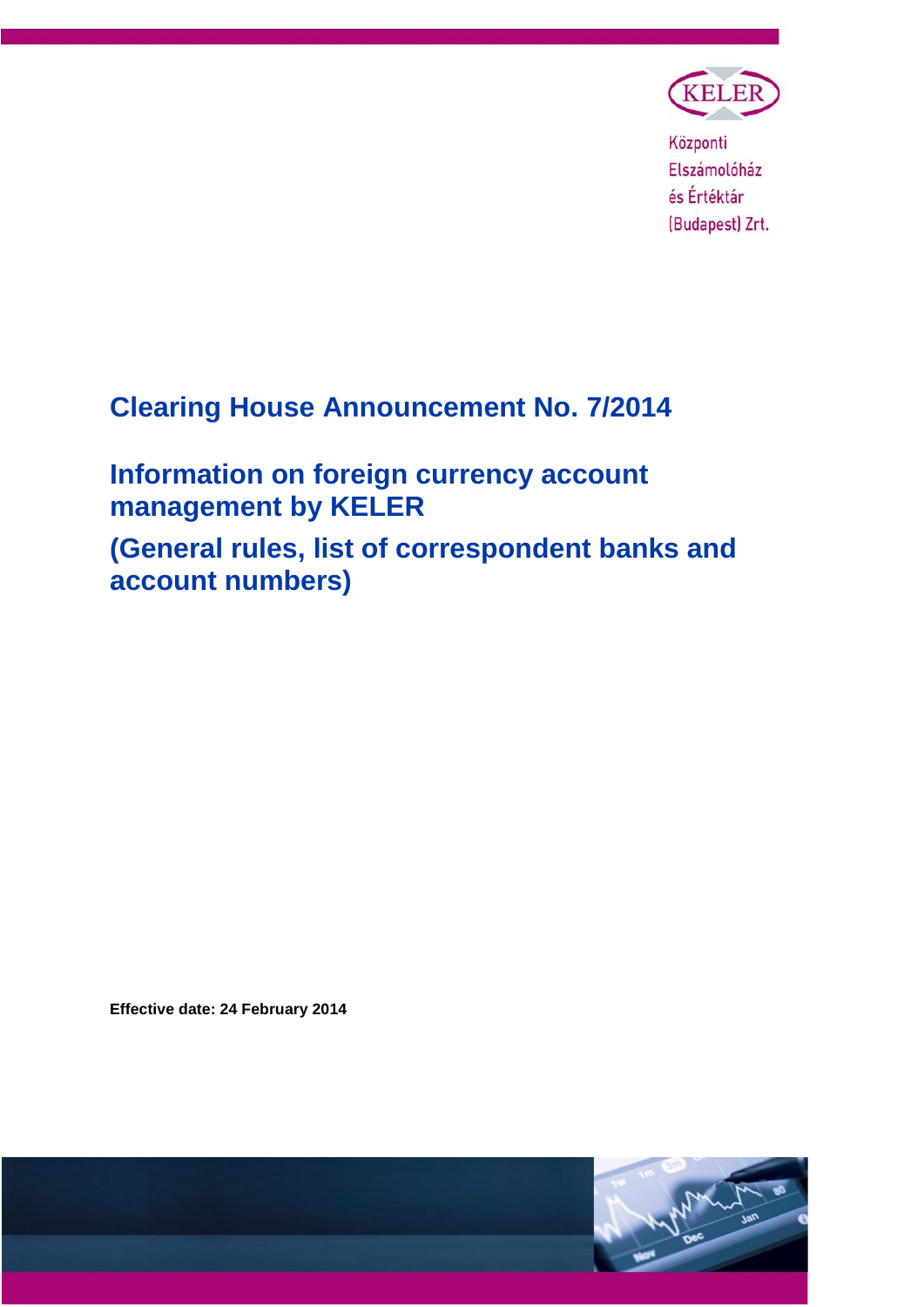#### **Dear Clients,**

This Clearing House Announcement includes the special rules on posting credit and debit entries to the foreign currency accounts kept by KELER, the nostro account numbers and correspondent banks of KELER valid at the effective date of this document.

The credit and debit entries are posted to the foreign currency accounts of our Clients kept by KELER with the involvement of the outsourced account managers of KELER, with the use of the nostro accounts they keep.

KELER Ltd. provides payment services to its account holder Clients in line with the terms and restrictions stated in Section 335/A (3) of Act CXX of 2001 on The capital market.<sup>1</sup> Our Clients are required to ensure that the payments executed through the KELER accounts are in line with the purposes stated in the regulations.

### **Advice / pre-advice**

<u>.</u>

Please note that KELER and its outsourced account managers cannot guarantee the value dated booking of incoming payments without advice.

In the interest of successful matching the amount stated in the advice must equal the amount that actually comes in.

In the case of uncovered advice or if the cover is transferred to the outsourced account manager of KELER before the advice is sent the advice will be cancelled.

KELER is entitled to pass on to the Client concerned the fees and costs arising related to the incoming items without cover, cancelled or without advice or related to items requiring special treatment.

#### **Use of the correct outsourced account manager**

The nostro account numbers and the outsourced account managers listed on the following pages can be used only for the purpose therein stated, for related transactions and actions.

Our Clients are kindly reminded that KELER may not be able to transfer with the same value date the cover paid to the incorrect account manager to the correct account manager. We cannot assume any liability for the resulting loss.

 $1$  In line with regulatory requirements the payments in the foreign currency accounts kept by KELER can be made only in order to make financial fulfillment related to the stock exchange trade, the over-the-counter securities trade, the issuance of securities, the payment based on securities, investment service, auxiliary service supplementing investment service activity, the payment based on the obligation represented by the security or the service related thereto, commodities exchange service, service offered at the balancing platform and service offered to the organized market determined in separate law.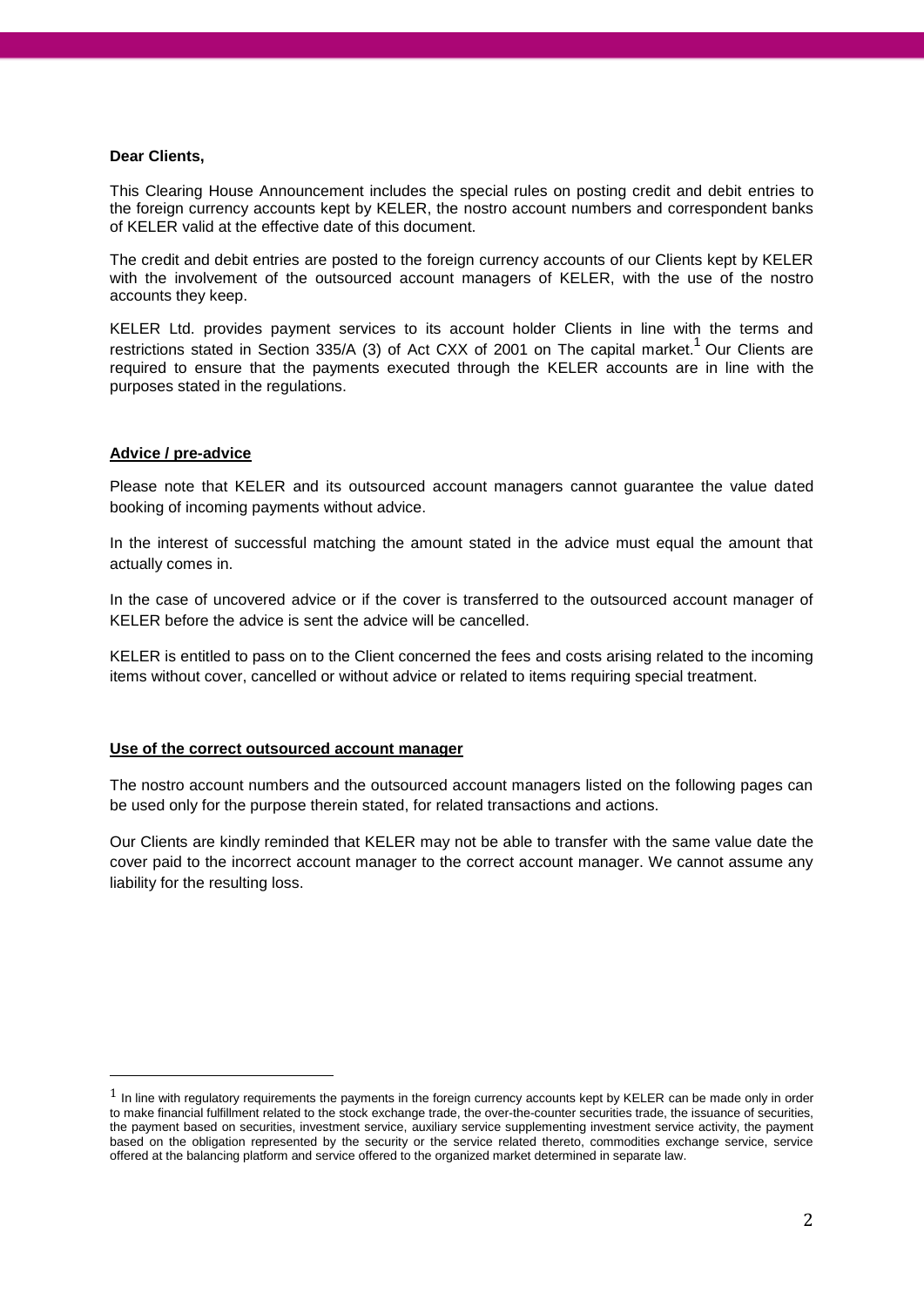## **KELER outsourced account managers, nostro account numbers**

# **1. SIX SIS:**

Please make sure that the financial cover of cross-border securities trades and corporate actions to be executed through SIX SIS as sub-custodian are made available through the correspondent banks of SIX SIS. Payment for other purposes unrelated to trades and actions to be executed at SIX SIS cannot be made to the following SIX SIS account numbers.

BIC of the outsourced account manager: **INSECHZZXXX**

| <b>Currency</b> | <b>KELER</b> account<br>number at the | <b>IBAN account number at</b><br>the outsourced account | <b>Correspondent bank (Intermediary)</b>       | <b>Correspondent bank</b><br><b>BIC</b> |
|-----------------|---------------------------------------|---------------------------------------------------------|------------------------------------------------|-----------------------------------------|
|                 | outsourced                            | manager                                                 |                                                |                                         |
|                 | account                               |                                                         |                                                |                                         |
|                 | manager                               |                                                         |                                                |                                         |
| <b>ARS</b>      | 40378975ARS                           | CH4608880040378975ARS                                   | <b>Citibank Buenos Aires</b>                   | CITIUS33ARR                             |
| <b>AUD</b>      | 40378811AUD                           | CH6608880040378811AUD                                   | J.P.Morgan Nominees Australia Ltd              | CHASAU2XCCS                             |
| <b>BAM</b>      | 40379429BAM                           | CH7908880040379429BAM                                   | UniCredit Bank Austria, Wien                   | <b>BKAUATWWXXX</b>                      |
|                 |                                       |                                                         | via: Unicredit Bank, Mostar (Intermediary)     | via. UNCRBA22XXX                        |
| <b>BGN</b>      | 40379236BGN                           | CH9808880040379236BGN                                   | UniCredit Bank Austria, Wien                   | <b>BKAUATWWXXX</b><br>via: UNCRBGSFXXX  |
| CAD             | 40378820CAD                           | CH7108880040378820CAD                                   | via: Unicredit Bulbank, Sofia (Intermediary)   | <b>CIBCCATTXXX</b>                      |
|                 |                                       |                                                         | Canadian Imperial Bank of Commerce,<br>Toronto |                                         |
| <b>CHF</b>      | 40378782CHF                           | CH8908880040378782CHF                                   | <b>SIX SIS/SIC 88801</b>                       | <b>INSECHZZXXX</b>                      |
| <b>CNY</b>      | 40379437CNY                           | CH9608880040379437CNY                                   | Hongkong and Shanghai Banking Corp. Ltd.,      | <b>HSBCHKHHHKH</b>                      |
|                 |                                       |                                                         | Hongkong                                       |                                         |
| <b>COP</b>      | 40379390COP                           | CH8608880040379390COP                                   | Cititrust, Colombia                            | CITIUS33COR                             |
| <b>CZK</b>      | 40378895CZK                           | CH2408880040378895CZK                                   | Citibank, Prag                                 | <b>CITICZPXXXX</b>                      |
| <b>DKK</b>      | 40378879DKK                           | CH5008880040378879DKK                                   | Nordea Bank A/S, Copenhagen                    | <b>NDEADKKKXXX</b>                      |
| <b>EGP</b>      | 40379404EGP                           | CH3308880040379404EGP                                   | Citibank, N.A. Cairo                           | <b>CITIEGCXXXX</b>                      |
| <b>EUR</b>      | 40378799EUR                           | CH9208880040378799EUR                                   | Swiss Euro Clearing Bank, Frankfurt            | <b>SECGDEFFXXX</b>                      |
| <b>GBP</b>      | 40378967GBP                           | CH7408880040378967GBP                                   | <b>BNP Paribas Securities Services</b>         | PARBGB2LXXX                             |
| <b>HKD</b>      | 40378900HKD                           | CH6008880040378900HKD                                   | Hongkong and Shanghai Banking Corp. Ltd.,      | <b>HSBCHKHHSEC</b>                      |
|                 |                                       |                                                         | Hongkong                                       |                                         |
| <b>HRK</b>      | 40378887HRK                           | CH5108880040378887HRK                                   | UniCredit Bank Austria, Wien                   | <b>BKAUATWWXXX</b>                      |
|                 |                                       |                                                         | via: Zagrabecka Bank Zagreb (Intermediary)     | via:ZABAHR2XXXX                         |
| <b>HUF</b>      | 40378838HUF                           | CH6508880040378838HUF                                   | <b>KELER, Budapest</b>                         | KELRHUHBXXX                             |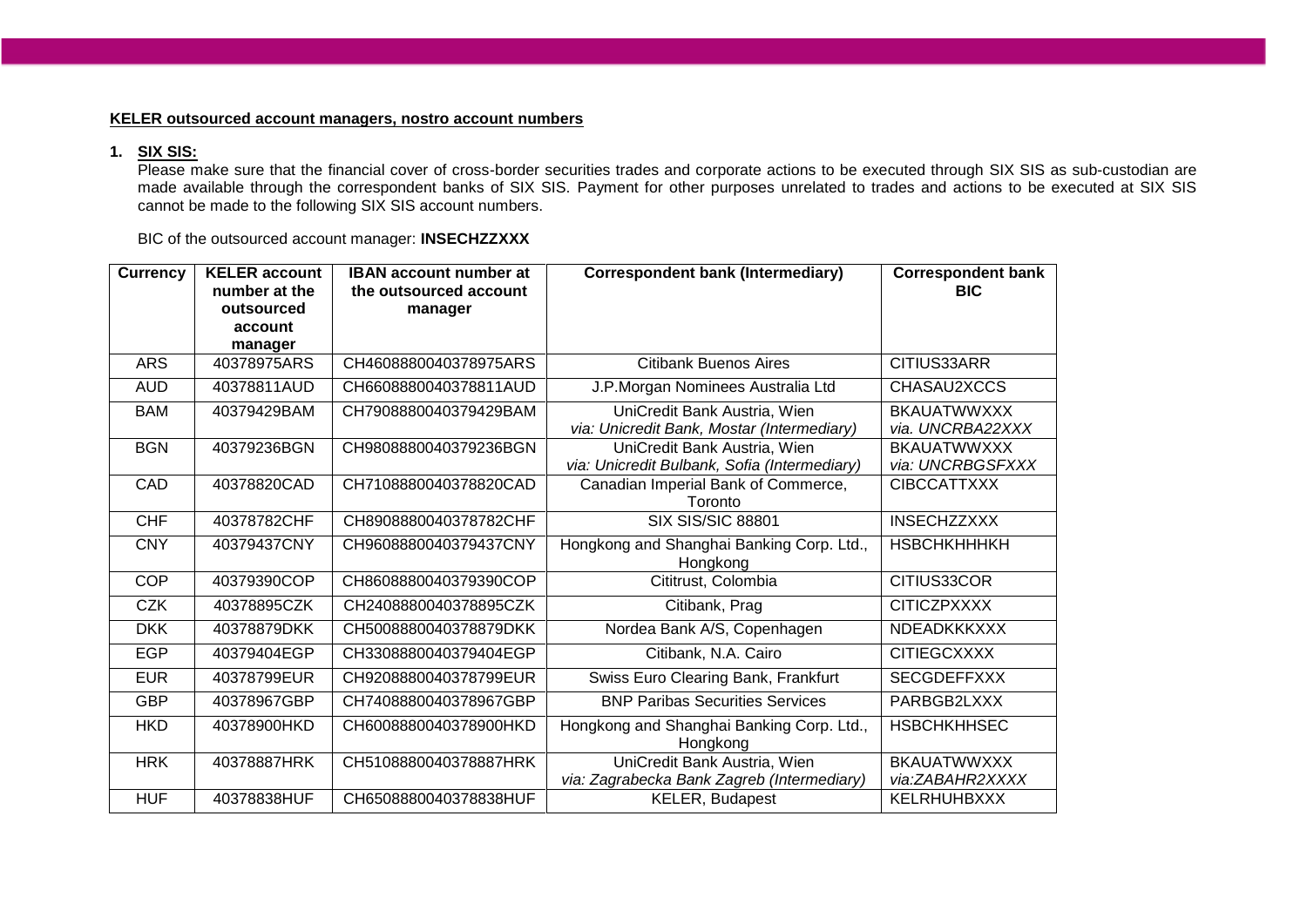| IDR*                     | 40379244IDR | CH7208880040379244IDR | Hongkong and Shanghai Banking Corp.<br>Jakarta                                       | <b>HSBCIDJAXXX</b>                     |
|--------------------------|-------------|-----------------------|--------------------------------------------------------------------------------------|----------------------------------------|
| $\overline{\mathbb{LS}}$ | 40379252ILS | CH6408880040379252ILS | Citibank, N.A. Tel Aviv                                                              | <b>CITIILITXXX</b>                     |
| $\overline{\text{ISK}}$  | 40379269ISK | CH2708880040379269ISK | Islandsbanki HF, Reykjavik                                                           | <b>GLITISREXXX</b>                     |
| <b>JPY</b>               | 40378846JPY | CH4108880040378846JPY | Bank of Tokyo-Mitsubishi, Tokyo                                                      | <b>BOTKJPJTXXX</b>                     |
| <b>KRW</b>               | 40379277KRW | CH6208880040379277KRW | Hongkong and Shanghai Banking Corp.,<br>Seoul                                        | <b>HSBCKRSEXXX</b>                     |
| <b>KZT</b>               | 40379445KZT | CH1908880040379445KZT | <b>ATF Bank</b>                                                                      | <b>ALMNKZKAXXX</b>                     |
| <b>LTL</b>               | 40379285LTL | CH3908880040379285LTL | Nordea Bank, Helsinki via Swedbank AB,<br>Vilnius                                    | NDEAFIHHXXX                            |
| <b>MXN</b>               | 40379308MXN | CH1408880040379308MXN | Banamex N.A., Mexico City                                                            | CITIUS33MER                            |
| MYR*                     | 40379316MYR | CH0708880040379316MYR | Hongkong and Shanghai Banking Corp. Kuala<br>Lumpur                                  | <b>HBMBMYKLXXX</b>                     |
| <b>NOK</b>               | 40378918NOK | CH0208880040378918NOK | DNB Bank ASA, Oslo                                                                   | <b>DNBANOKCXXX</b>                     |
| <b>NZD</b>               | 40379324NZD | CH4908880040379324NZD | ANZ National Bank Ltd. Wellington                                                    | ANZBNZ22XXX                            |
| <b>PEN</b>               | 40379373PEN | CH9608880040379373PEN | Citibank, del Peru S.A                                                               | CITIUS33LIM                            |
| PHP                      | 40379332PHP | CH0608880040379332PHP | Hongkong and Shanghai Banking Corp.<br>Manila                                        | <b>HSBCPHMMXXX</b>                     |
| PLN                      | 40378926PLN | CH5408880040378926PLN | Bank Handlowy, Warsaw                                                                | <b>CITIPLPXXXX</b>                     |
| QAR                      | 40379381QAR | CH5708880040379381QAR | <b>HSBC Qatar</b>                                                                    | <b>BBMEQAQXXXX</b>                     |
| <b>RON</b>               | 40378934RON | CH8908880040378934RON | Unicredit Bank Austria, Wien<br>via: Unicredit Tiriac Bank SA (Intermediary)         | <b>BKAUATWWXXX</b><br>via:BACXROBUXXX  |
| <b>RSD</b>               | 40379412RSD | CH9408880040379412RSD | UniCredit Bank Austria, Wien<br>via: Unicredit Bank Srbja, Beograd<br>(Intermediary) | <b>BKAUATWWXXX</b><br>via: BACXRSBGXXX |
| <b>RUB</b>               | 40378854RUB | CH4708880040378854RUB | Clearstream Banking, Luxembourg via<br>Deutsche Bank, Moskau                         | <b>DEUTRUMMXXX</b>                     |
| <b>SAR</b>               | 40379349SAR | CH0708880040379349SAR | Deutsche Securities Saudi Arabia                                                     | <b>DEUTSARICUS</b>                     |
| <b>SEK</b>               | 40378942SEK | CH4608880040378942SEK | SEB, Stockholm                                                                       | <b>ESSESESSXXX</b>                     |
| SGD                      | 40379357SGD | CH8108880040379357SGD | Hongkong and Shanghai Banking Corp.<br>Singapore                                     | <b>HSBCSGSGXXX</b>                     |
| <b>THB</b>               | 40378862THB | CH2008880040378862THB | Hongkong and Shanghai Banking Corp.,<br><b>Bangkok</b>                               | <b>HSBCTHBKXXX</b>                     |
| TRY <sup>**</sup>        | 40378959TRY | CH4408880040378959TRY | Citibank, Istanbul                                                                   | <b>CITITRIXXXX</b>                     |